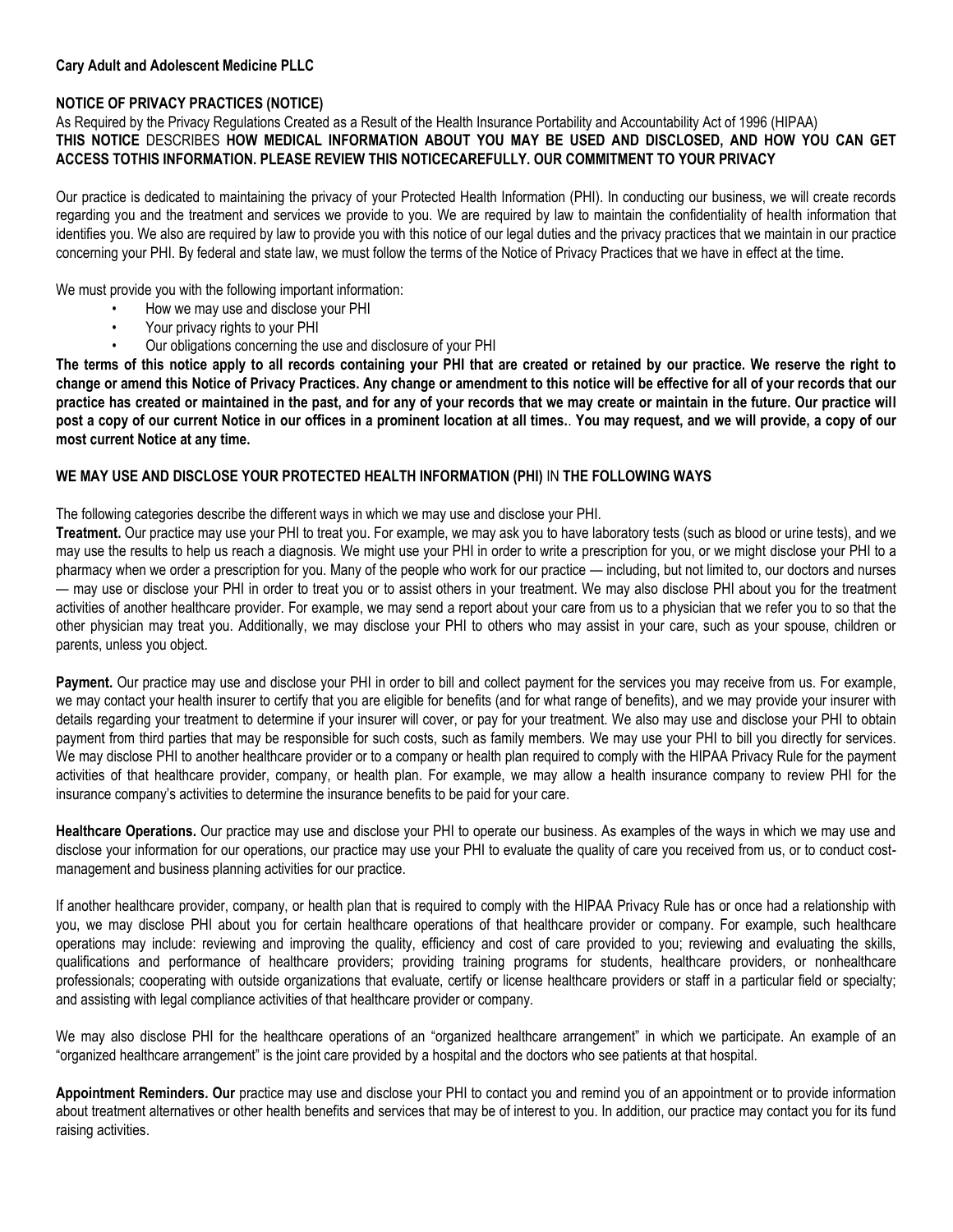**Release of Information to** Family/Friends. In certain situations our practice may release your PHI to a family member or close personal friend that is involved in your care or payment for your care. In addition, we may disclose PHI to disaster relief agencies such as the Red Cross, to notify your family and friends about your condition and location. You have the right to object to this type of disclosure unless you are unable to consent or object as in the case of an emergency. In this case we will use our professional judgment to determine if the disclosure of your PHI is in your best interest.

Disclosures **Required** By **Law.** Our practice will use and disclose your PHI when we are required to do so by federal, state or local law. USE AND DISCLOSURE **OF YOUR PHI** IN **CERTAIN SPECIAL CIRCUMSTANCES WITHOUT YOUR AUTHORIZATION**

The following describe special situations in which we may use/ disclose your PHI without your authorization, or opportunity to agree or object: **Public Health Risks.** Our practice may disclose your PHI to public health authorities that are authorized by law to collect information, including:

- maintaining vital records, such as births and deaths
- reporting child abuse, neglect or domestic violence
- preventing or controlling disease, injury or disability
- notifying a person regarding potential exposure to a communicable disease
- notifying a person regarding a potential risk for spreading or contracting a disease or condition
- reporting reactions to drugs or problems with products or devices re~u1ated by the Federal Food and Drug Administration (FDA)
- notifying individuals if a product or device they may be using has been recalled
- notifying your employer under limited circumstances to workplace injury/illness or medical surveillance information.

**Health Oversight** Activities. Our practice may disclose your PHI to a health oversight agency for activities authorized by law. Oversight activities can include, for example, investigations, inspections, audits, surveys, licensure and disciplinary actions; civil, administrative, and criminal procedures or actions; or other activities necessary for the government to monitor government programs, compliance with civil rights laws and the healthcare system in general.

Lawsuits and Similar Proceedings. Our practice may use and disclose your PHI in response to a court or administrative order, if you are involved in a lawsuit or similar proceeding. We also may disclose your PHI in response to a discovery request, subpoena, or other lawful process by another party involved in the dispute, but only if we have made an effort to inform you of the request or to obtain an order protecting the information the party has requested.

**Law Enforcement.** We may release PHI if asked to do so by a law enforcement official

- Regarding a crime in certain situations if we are unable to obtain the person's agreement Concerning a death we believe has resulted from criminal conduct
- Regarding criminal conduct at our offices
- In response to a warrant, summons, court order, subpoena or similar legal process
- To identify/locate a suspect, material witness, fugitive or missing person
- In an emergency, to report a crime (including the location or victim(s) of the crime, or the description, identity or location of the perpetrator)

Coroners and Funeral Directors. Our practice may release PHI to a medical examiner or coroner to identify a deceased individual or to identify the cause of death. If necessary, we also may release information in order for funeral directors to perform their jobs.

**Organ and Tissue Donation.** Our practice may release your PHI to organizations that handle organ, eye or tissue procurement or transplantation, including organ donation banks, as necessary to facilitate organ or tissue donation and transplantation if you are an organ donor.

**Research**. Our practice may use and disclose your PHI for research purposes in certain limited circumstances. We must obtain your written authorization to use your PHI for research purposes except when our use or disclosure was approved by an Institutional Review Board or a Privacy Board, to ensure the privacy of your PHI.

**Serious Threats to Health or Safety.** Our practice may use and disclose your PHI when necessary to reduce or prevent a serious threat to your health and safety or the health and safety of another individual or the public. Under these circumstances, we will only make disclosures to a person or organization able to help prevent the threat.

**Military**. Our practice may disclose your PHI if you are a member of U.S. or foreign military forces (including veterans) and if required by the appropriate authorities.

**National Security.** Our practice may disclose your PHI to federal officials for intelligence and national security activities authorized by law. We also may disclose your PHI to federal officials in order to protect the President, other officials or foreign heads of state, or to conduct investigations.

**Inmates**. Our practice may disclose your PHI to correctional institutions or law enforcement officials if you are an inmate or under the custody of a law enforcement official. Disclosure for these purposes would be necessary: (a) for the institution to provide healthcare services to you,(b) for the safety and security of the institution, and/or (c) to protect your health and safety or the health and safety of other individuals.